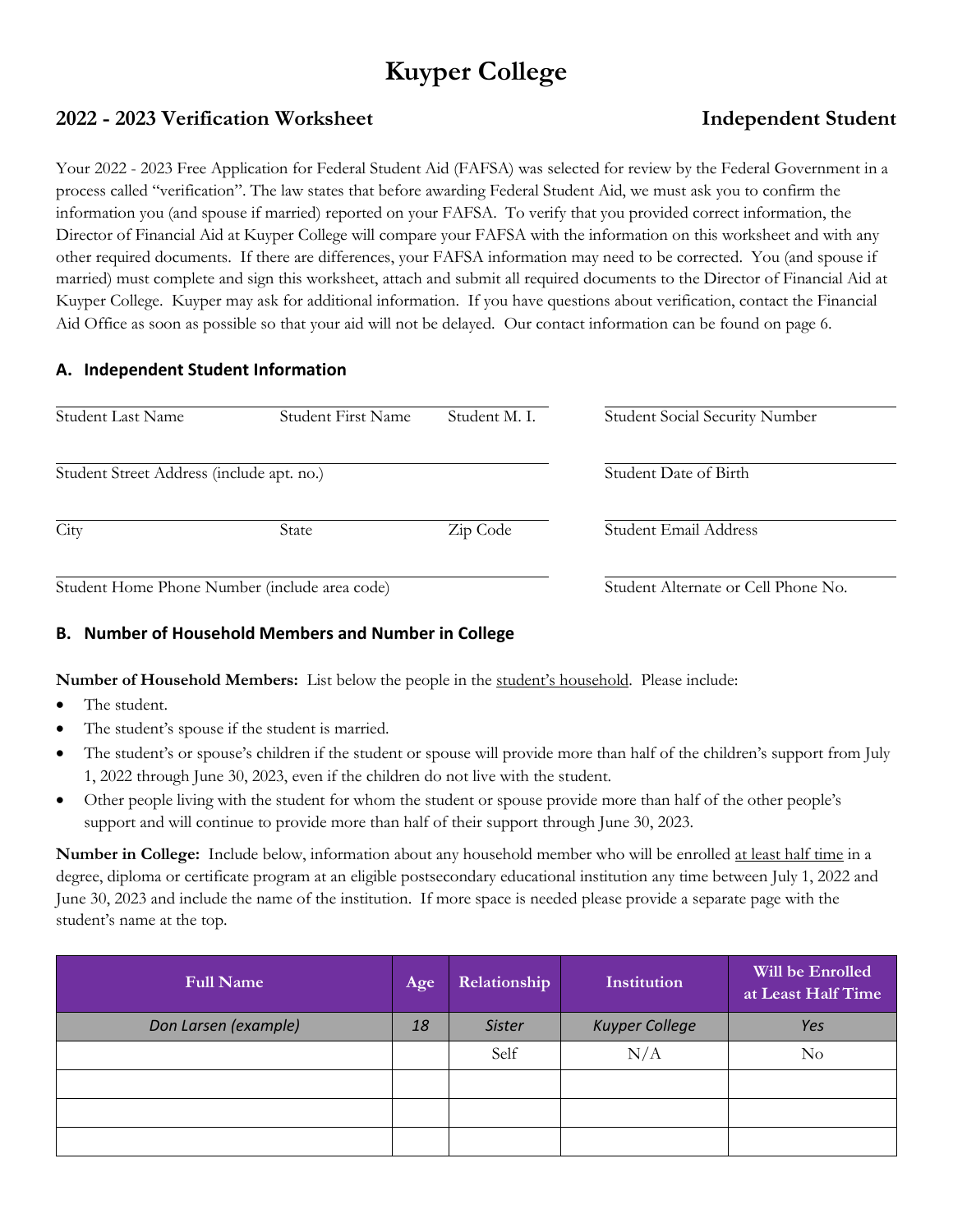**Note:** We may require additional documentation if we have reason to believe that the information regarding household members enrolled in eligible postsecondary educational institutions is inaccurate.

# **C. Independent Student's Financial Information Verification**

- $\bigcirc$  I (the student) did file a 2020 tax return.
- The student was not employed and earned no income from work in 2020.
- The student was employed in 2020 and has listed below the names of all employers, the amount earned from each employer in 2020 and whether an IRS W-2 form or an equivalent document is provided. [Attach copies of all 2020 IRS W-2 forms issued to the student by their employer(s)]. List every employer even if the employer did not issue an IRS W-2.

| <b>Employer's Name</b>         | IRS W-2 or<br><b>Equivalent Document</b><br>Provided? | <b>Annual Amount</b><br>Earned in 2020 |
|--------------------------------|-------------------------------------------------------|----------------------------------------|
| ABC's Auto Body Shop (example) | Yes                                                   | \$4,500.00                             |
|                                |                                                       |                                        |
|                                |                                                       |                                        |
|                                |                                                       |                                        |
|                                |                                                       |                                        |
|                                | Total Amount of Income Earned From Work               | - \$                                   |

If more space is needed please provide a separate page with the student's name at the top.

**2020 Non-Filers:** Provide documentation from the IRS or other relevant tax authority dated on or after October 1, 2020 that indicates a 2020 IRS income tax return was not filed with the IRS or other relevant tax authority.

- $\overline{O}$  Check here if confirmation of non-filing is provided.
- $\overline{O}$  Check here if confirmation of non-filing will be provided later.

# **D. Verification of 2020 IRS Income Tax Return Information for Student Tax Filers**

**Important Note:** The instructions below apply to the student and spouse, if married. Notify the Financial Aid Office if the student or spouse filed separate IRS income tax returns for 2020 or had a change in marital status after December 31, 2020.

**Instructions**: Complete this section if the student and spouse filed or will file a 2020 IRS income tax return(s). *The best way to verify income is by using the IRS Data Retrieval Tool (IRS DRT*) *that is part o*f *FAFSA on the Web at FAFSA.gov.* In most cases, no further documentation is needed to verify 2020 income information that was transferred into the student's FAFSA using the IRS DRT if that information was not changed.

#### **Check the box that applies:**

- The student has used the IRS DRT in *FAFSA on the Web* to transfer 2020 IRS income tax return information into the student's FAFSA*.*
- The student has not yet used the IRS DRT in *FAFSA on the Web* but will use the tool to transfer 2020 IRS income tax return information into the student's FAFSA.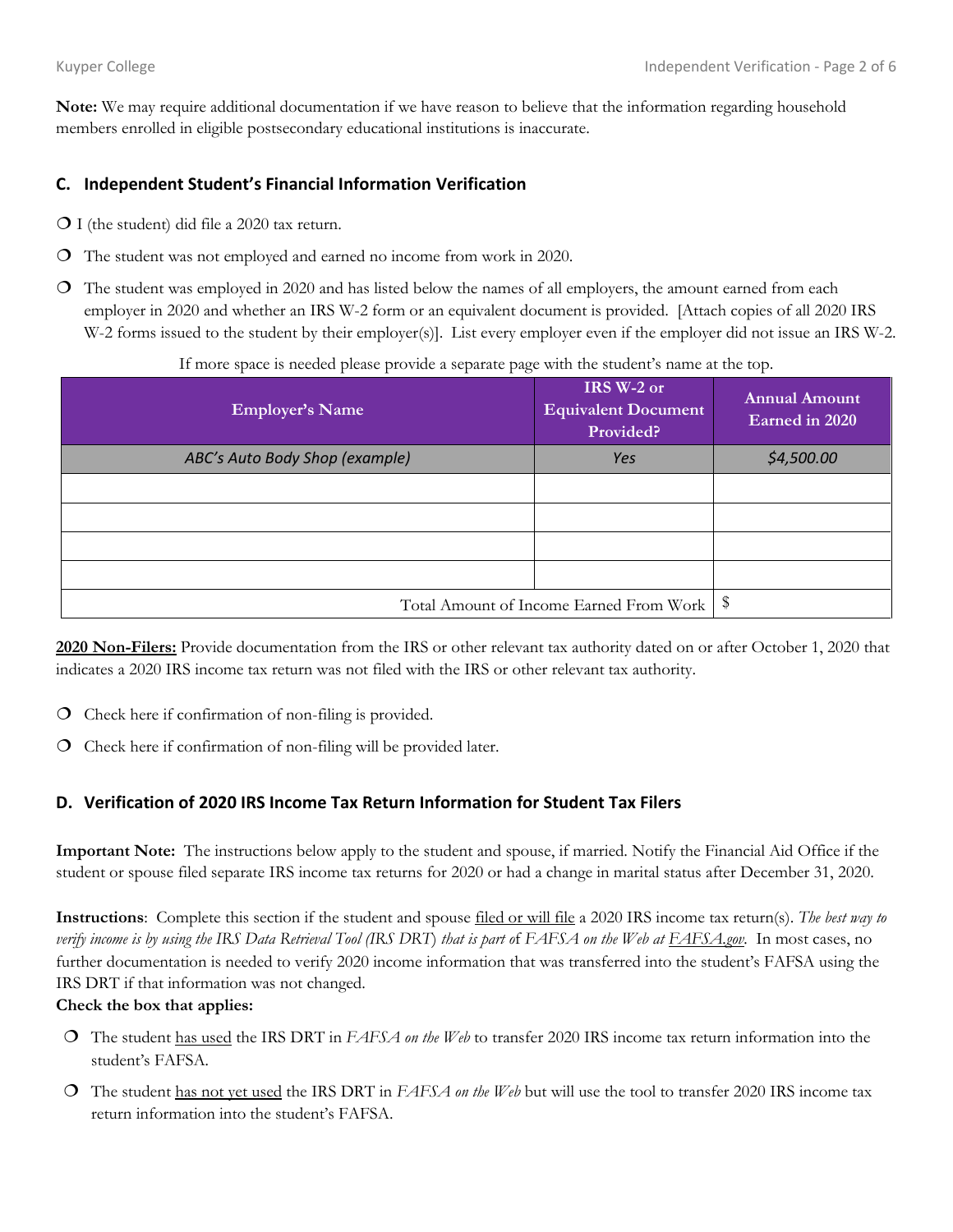The student is unable or chooses not to use the IRS DRT in *FAFSA on the Web*, and instead will provide the school with **2020 IRS Tax Return Transcript(s) or signed copy of the 2020 income tax return and applicable schedules.**

## **A 2020 IRS Tax Return Transcript may be obtained through:**

- Get Transcript by MAIL Go to www.irs.gov, click "Get Your Tax Record." Click "Get Transcript by MAIL." Make sure to request the "Return Transcript" and **NOT** the "Account Transcript." The transcript is generally received within 10 business days from the IRS's receipt of the online request.
- Get Transcript ONLINE Go to www.irs.gov, click "Get Your Tax Record." Click "Get Transcript ONLINE." Make sure to request the "Return Transcript" and **NOT** the "Account Transcript." To use the Get Transcript Online tool, the user must have (1) access to a valid email address, (2) a text-enabled mobile phone (pay-as-you-go plans cannot be used) in the user's name, and (3) specific financial account numbers (such as a credit card number or an account number for a home mortgage or auto loan). The transcript displays online upon successful completion of the IRS's two-step authentication.
- Automated Telephone Request 1-800-908-9946. The Transcript is generally received within 10 business days from the IRS's receipt of the telephone request.
- Paper Request Form IRS Form 4506T-EZ or IRS Form 4506-T. The transcript is generally received within 10 business days from the IRS's receipt of the paper request form.

**Important Note:** If the student, and spouse if married, filed separate 2020 IRS income tax returns, the IRS DRT cannot be used and a **2020 IRS Tax Return Transcript(s) or signed copy of the 2020 income tax return and applicable schedules** must be provided for each individual.

- Check here if a **2020 IRS Tax Return Transcript(s) or signed copy of the 2020 income tax return and applicable schedules** is provided.
- Check here if a **2020 IRS Tax Return Transcript(s) or signed copy of the 2020 income tax return and applicable schedules** will be provided later.

# **Only Complete the Following Sections if Applicable:**

# **E. Verification of Other Untaxed Income for 2020**

**If any item does not apply,** enter "N/A" for Not Applicable where a response is requested or enter "0" in an area where an amount is requested. **To determine the correct annual amount for each item:** If you paid or received the same dollar amount every month in 2020, multiply that amount by the number of months in 2020 you paid or received it. If you did not pay or receive the same amount each month in 2020, add together the amounts you did pay or receive each month. If more space is needed, please provide a separate page with the student's name at the top.

#### **Payments to tax-deferred pension and retirement savings.**

List any payments (direct or withheld from earnings) to tax-deferred pension and retirement savings plans (e.g. 401(k) or 403(b) plans), including but not limited to, amounts reported on W-2 forms in boxes 12a through 12d with codes D, E, F, G, H and S.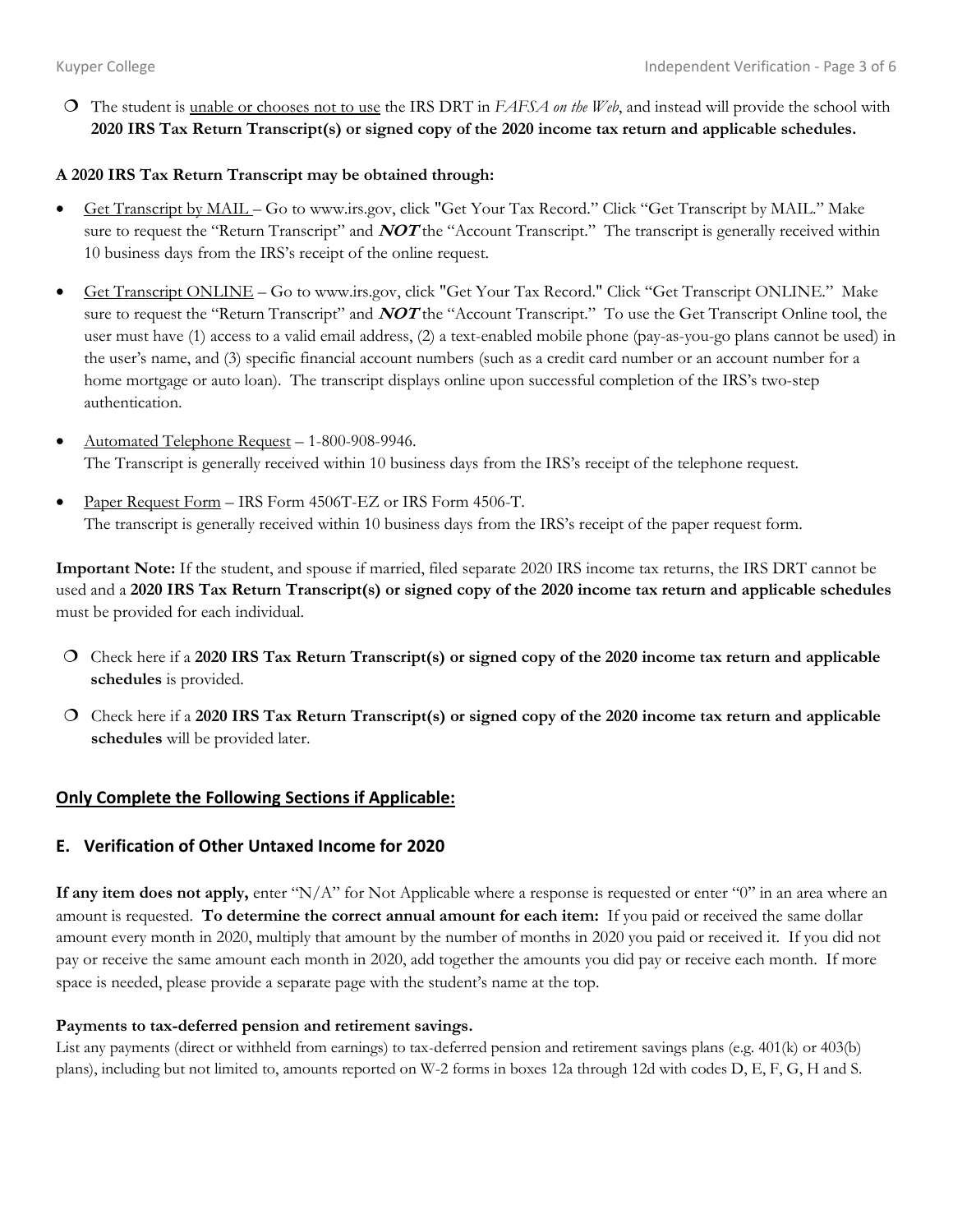| Name of Person Who Made the Payment | Total Amount Paid in 2020 |
|-------------------------------------|---------------------------|
|                                     |                           |
|                                     |                           |
|                                     |                           |

#### **Child support received.**

List the actual amount of any child support received in 2020 for children in your household.

**Do not include** foster care payments, adoption payments or any amount that was court-ordered but not actually paid.

| Name of Adult Who Received Support | Name of Child<br>for Whom Support Was Received | <b>Annual Amount of Child</b><br><b>Support Received in 2020</b> |
|------------------------------------|------------------------------------------------|------------------------------------------------------------------|
|                                    |                                                |                                                                  |
|                                    |                                                |                                                                  |
|                                    |                                                |                                                                  |
|                                    |                                                |                                                                  |

#### **Housing, food and other living allowances paid to members of the military, clergy and others.**

Include cash payments and/or the cash value of benefits received.

**Do not include** the value of on-base military housing or the value of a basic military allowance for housing.

| <b>Name of Recipient</b> | <b>Type of Benefit Received</b> | <b>Annual Amount of Benefit</b><br>Received in 2020 |
|--------------------------|---------------------------------|-----------------------------------------------------|
|                          |                                 |                                                     |
|                          |                                 |                                                     |
|                          |                                 |                                                     |
|                          |                                 |                                                     |

## **Veteran non-education benefits.**

List the total amount of veteran non-education benefits received in 2020. Include Disability, Death Pension, Dependency and Indemnity Compensation (DIC) and/or VA Educational Work-Study allowances.

**Do not include** Federal veteran educational benefits such as: Montgomery GI Bill, Dependents Educational Assistance Program, VEAP Benefits, Post-9/11 GI Bill.

| <b>Name of Recipient</b> | <b>Type of Veterans Non-Education</b><br><b>Benefit</b> | <b>Annual Amount of Benefit</b><br>Received in 2020 |
|--------------------------|---------------------------------------------------------|-----------------------------------------------------|
|                          |                                                         |                                                     |
|                          |                                                         |                                                     |
|                          |                                                         |                                                     |
|                          |                                                         |                                                     |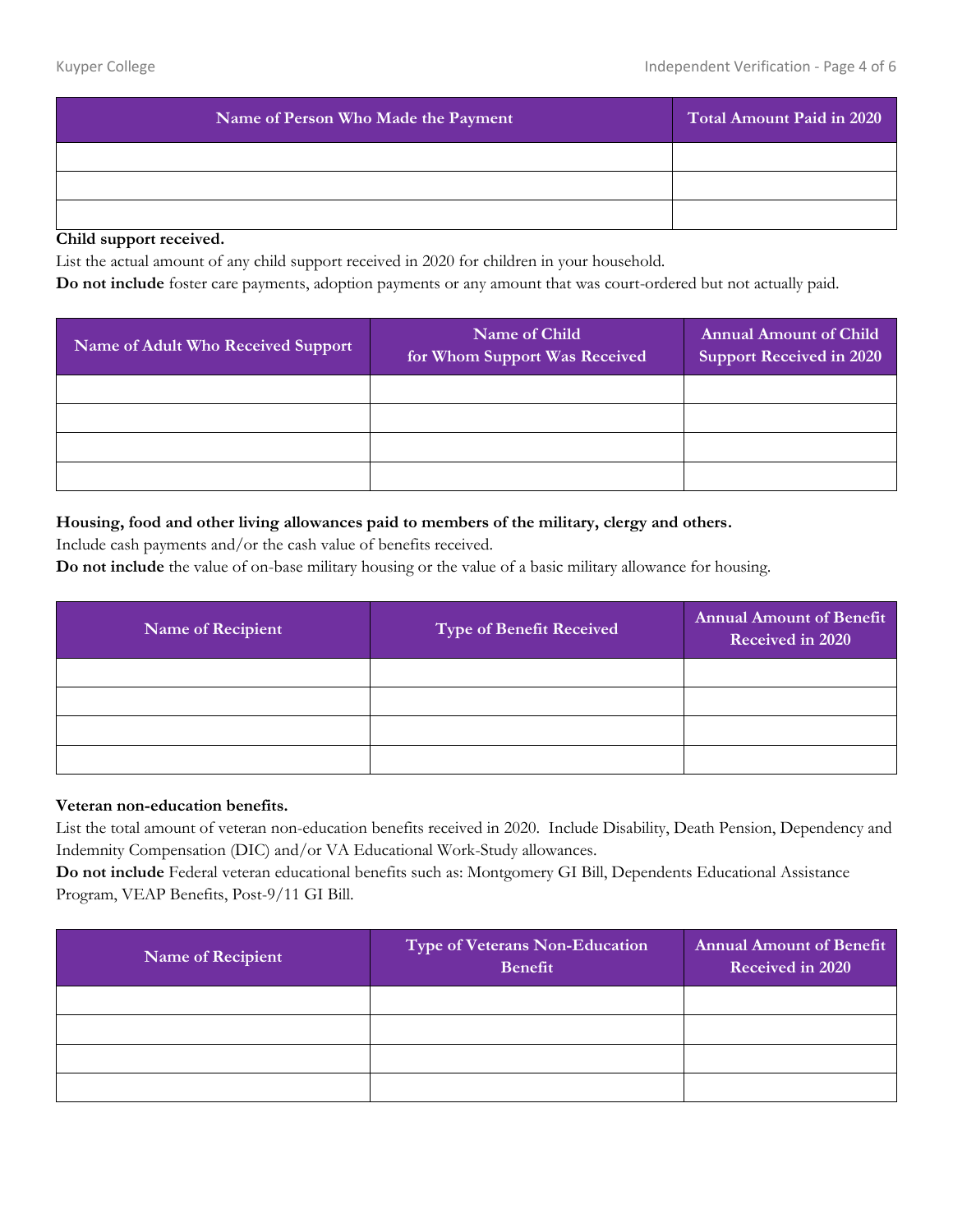#### **Other untaxed income.**

List the amount of other untaxed income not reported and not excluded elsewhere on this form. Include untaxed income such as workers' compensation, disability, Black Lung Benefits, untaxed portions of health savings accounts from IRS Form 1040 Line 25, Railroad Retirement Benefits, etc.

**Do not include** any items reported or excluded in Section E above. In addition, do not include student aid, Earned Income Credit, Additional Child Tax Credit, Temporary Assistance to Needy Families (TANF), untaxed Social Security benefits, Supplemental Security Income (SSI), Workforce Investment Act (WIA) educational benefits, combat pay, benefits from flexible spending arrangements (e.g. cafeteria plans), foreign income exclusion, or credit for federal tax on special fuels.

| Name of Recipient | <b>Type of Other Untaxed Income</b> | <b>Annual Amount</b><br>of Other Untaxed<br>Income in 2020 |
|-------------------|-------------------------------------|------------------------------------------------------------|
|                   |                                     |                                                            |
|                   |                                     |                                                            |
|                   |                                     |                                                            |
|                   |                                     |                                                            |

## **Money received or paid on the student's behalf.**

List any money received or paid on the student's behalf (e.g. payment of the student's bills) and not reported elsewhere on this form. Enter the total amount of cash support the student received in 2020. Include support from a parent whose information was not reported on the student's 2022–2023 FAFSA. For example, if someone is paying rent, utility bills, etc., for the student, or gives cash, gift cards, etc. to the student, include the amount of that person's contributions. Amounts paid on the student's behalf also include any distributions to the student from a 529 plan owned by someone other than the student or the student's parents, such as grandparents, aunts and uncles.

| Purpose (e.g. cash, rent, books etc.) | Source | <b>Annual Amount</b><br>Received in 2020 |
|---------------------------------------|--------|------------------------------------------|
|                                       |        |                                          |
|                                       |        |                                          |
|                                       |        |                                          |
|                                       |        |                                          |
|                                       |        |                                          |

# **F. Additional information**

Please provide information about any other resources, benefits and other amounts received by the student and any members of the student's household. This may include items that were not required to be reported on the FAFSA or other forms submitted to Kuyper's Financial Aid Office. Include such things as Federal Veteran education benefits, military housing, SNAP, TANF, etc. If more space is needed please provide a separate page with the student's name at the top.

| Name of Recipient | Type of Financial Support | <b>Annual Amount of</b><br><b>Financial Support</b><br>Received in 2020 |
|-------------------|---------------------------|-------------------------------------------------------------------------|
|                   |                           |                                                                         |
|                   |                           |                                                                         |
|                   |                           |                                                                         |
|                   |                           |                                                                         |
|                   |                           |                                                                         |
|                   |                           |                                                                         |